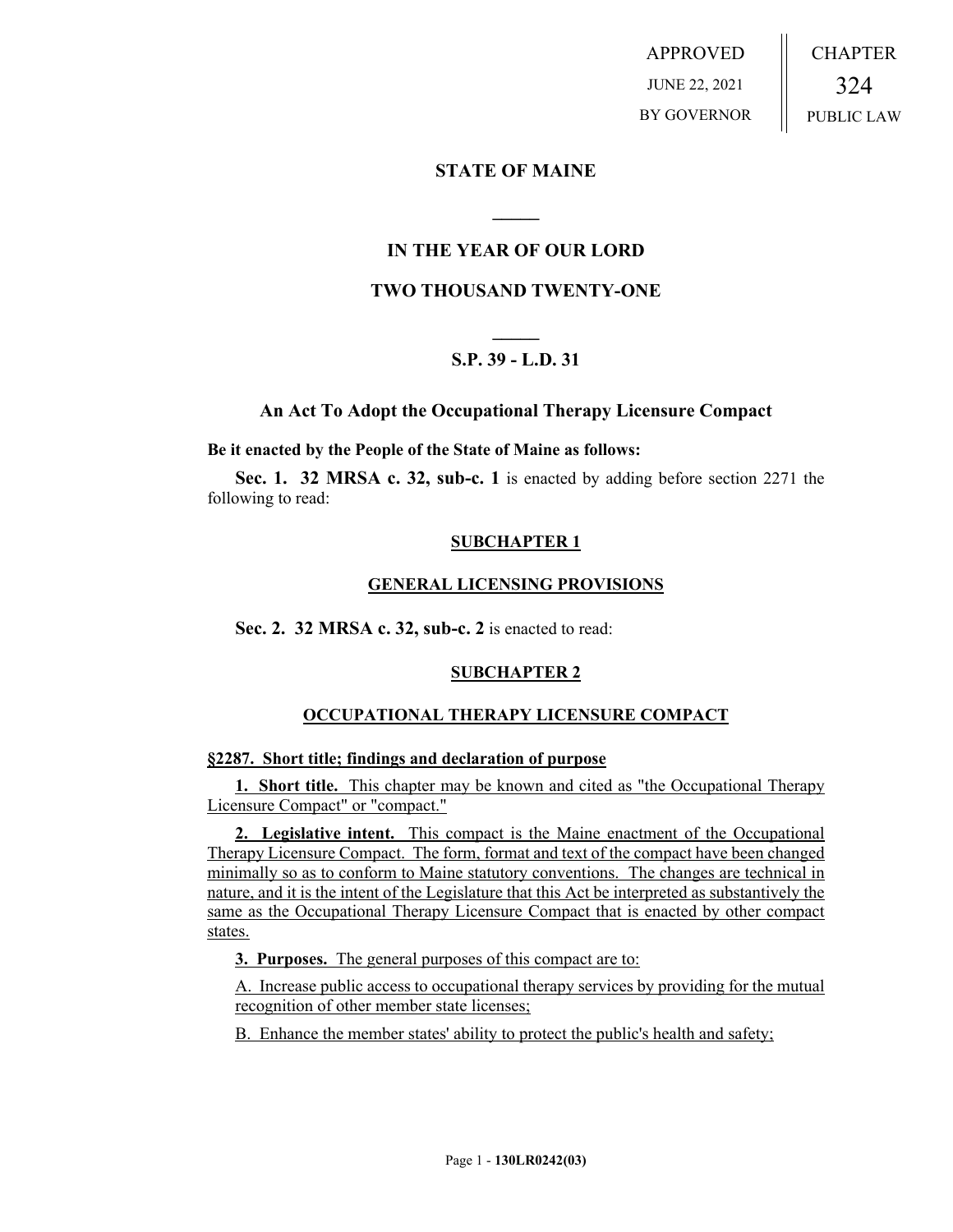C. Encourage the cooperation of member states in regulating multistate occupational therapy practice;

D. Support spouses of relocating military members;

E. Enhance the exchange of licensure, investigative and disciplinary information among member states;

F. Allow a remote state to hold a provider of services with a compact privilege in that state accountable to that state's practice standards; and

G. Facilitate the use of telehealth technology in order to increase access to occupational therapy services.

#### **§2288. Definitions**

As used in this compact, unless the context otherwise indicates, the following terms have the following meanings.

**1. Active duty military.** "Active duty military" means full-time duty status in the active uniformed service of the United States, including members of the National Guard and Reserve on active duty orders pursuant to 10 United States Code, Chapter 1209 and 10 United States Code, Chapter 1211.

**2. Adverse action.** "Adverse action" means any administrative, civil, equitable or criminal action permitted by a state's laws that is imposed by a licensing board or other authority against an occupational therapist or occupational therapy assistant, including actions against an individual's license or compact privilege such as censure, revocation, suspension, probation, monitoring of the licensee or restriction on the licensee's practice.

**3. Alternative program.** "Alternative program" means a nondisciplinary monitoring process approved by an occupational therapy licensing board.

**4. Compact privilege.** "Compact privilege" means the authorization, which is equivalent to a license, granted by a remote state to allow a licensee from another member state to practice as an occupational therapist or practice as an occupational therapy assistant in the remote state under its laws and rules. The practice of occupational therapy occurs in the member state where the patient is located at the time of the patient encounter.

**5. Continuing education.** "Continuing education" means a requirement, as a condition of license renewal, to provide evidence of participation in, or completion of, educational and professional activities relevant to practice or area of work.

**6. Current significant investigative information.** "Current significant investigative information" means investigative information that a licensing board, after an inquiry or investigation that includes notification and an opportunity for the occupational therapist or occupational therapy assistant to respond, if required by state law, has reason to believe is not groundless and, if proved true, would indicate more than a minor infraction.

**7. Data system.** "Data system" means a repository of information about licensees, including, but not limited to, license status, investigative information, compact privileges and adverse actions.

**8. Encumbered license.** "Encumbered license" means a license with respect to which an adverse action restricts the practice of occupational therapy by the licensee or the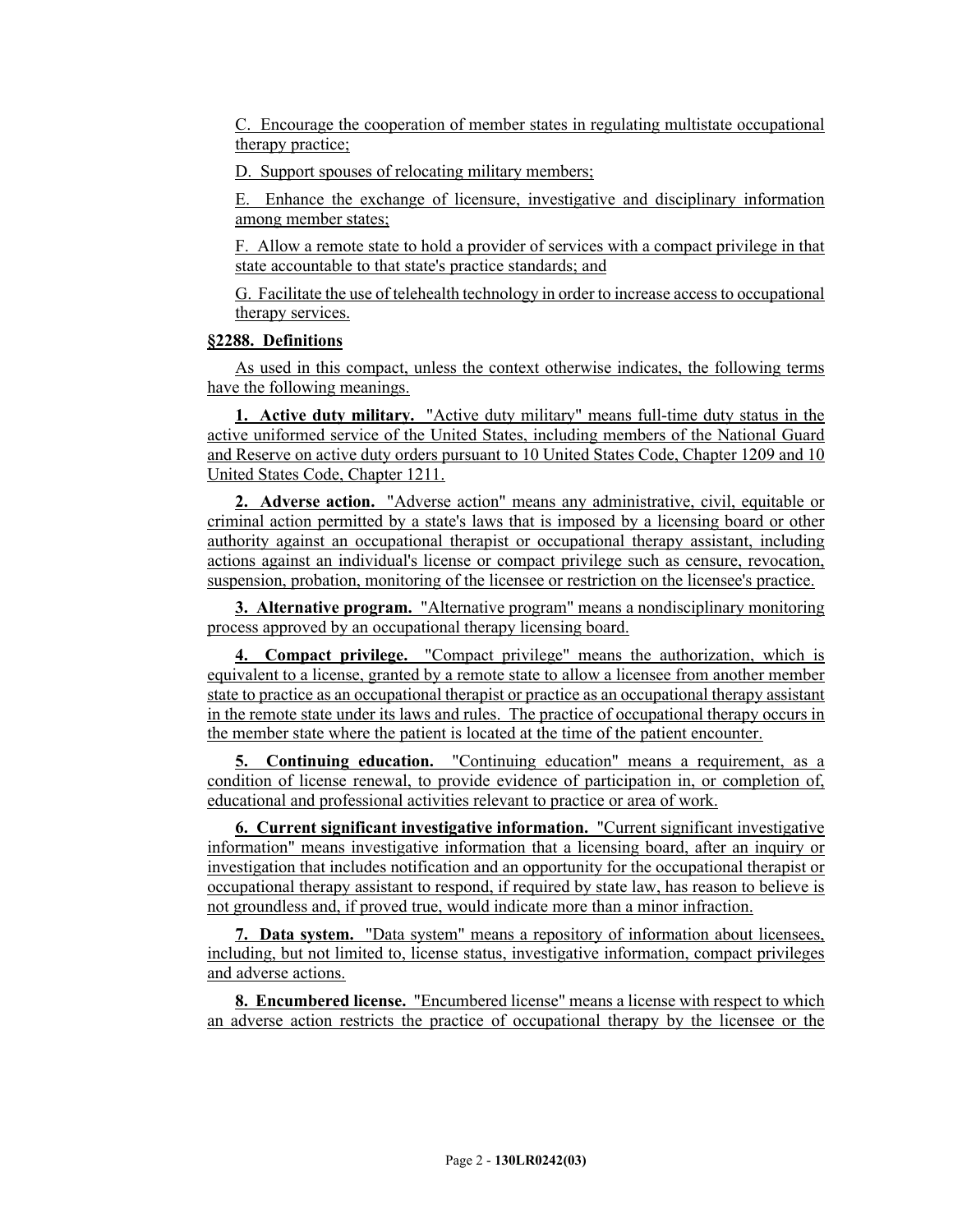adverse action has been reported to the National Practitioner Data Bank operated by the United States Department of Health and Human Services.

**9. Executive committee.** "Executive committee" means a group of directors elected or appointed to act on behalf of, and within the powers granted to them by, the commission.

**10. Home state.** "Home state" means the member state that is the licensee's primary state of residence.

**11. Investigative information.** "Investigative information" means information, records and documents received or generated by an occupational therapy licensing board pursuant to an investigation.

**12. Jurisprudence requirement.** "Jurisprudence requirement" means the assessment of an individual's knowledge of the laws and rules governing the practice of occupational therapy in a state.

**13. Licensee.** "Licensee" means an individual who currently holds an authorization from the State to practice as an occupational therapist or as an occupational therapy assistant.

**14. Member state.** "Member state" means a state that has enacted the compact.

**15. Occupational therapist.** "Occupational therapist" means an individual who is licensed by a state to practice occupational therapy.

**16. Occupational therapy assistant.** "Occupational therapy assistant" means an individual who is licensed by a state to assist in the practice of occupational therapy.

**17. Occupational therapy; occupational therapy practice; practice of occupational therapy.** "Occupational therapy," "occupational therapy practice" or "practice of occupational therapy" means the care and services provided by an occupational therapist or an occupational therapy assistant as set forth in the member state's statutes and regulations.

**18. Occupational therapy compact commission; commission.** "Occupational therapy compact commission" or "commission" means the Occupational Therapy Compact Commission established in section 2294, whose membership consists of all states that have enacted the compact.

**19. Occupational therapy licensing board; licensing board.** "Occupational therapy licensing board" or "licensing board" means the agency of a state that is authorized to license and regulate occupational therapists and occupational therapy assistants.

**20. Primary state of residence.** "Primary state of residence" means the state, also known as the home state, in which an occupational therapist or occupational therapy assistant who is not active duty military declares a primary residence for legal purposes as verified by a driver's license, federal income tax return, lease, deed, mortgage, voter registration or other verifying documentation as further defined by commission rules.

**21. Remote state.** "Remote state" means a member state, other than the home state, where a licensee is exercising or seeking to exercise the compact privilege.

**22. Rule.** "Rule" means a regulation promulgated by the commission that has the force of law.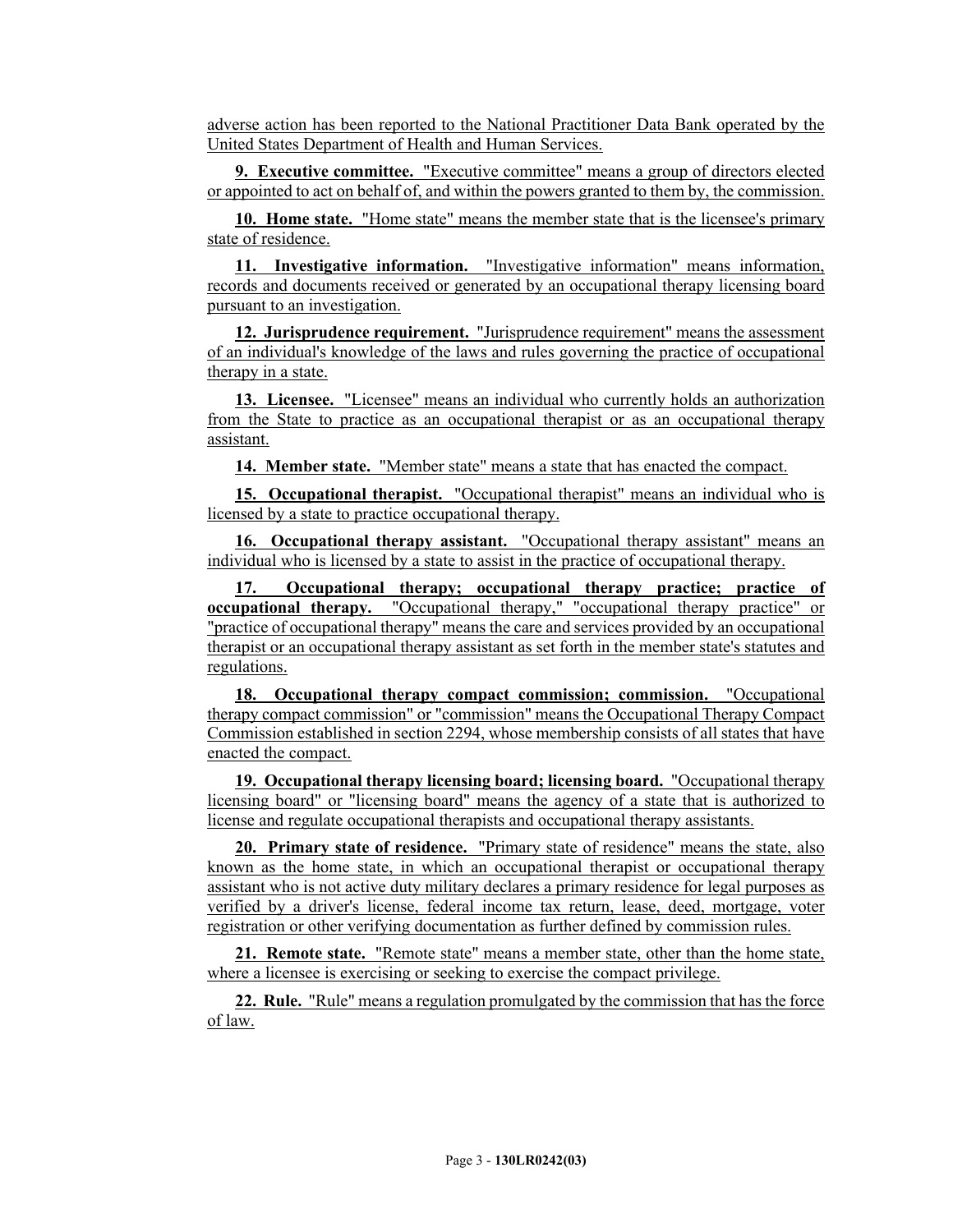**23. Single-state license.** "Single-state license" means an occupational therapist or occupational therapy assistant license issued by a member state that authorizes practice only within the issuing state and does not include a compact privilege in any other member state.

**24. State.** "State" means any state, commonwealth, district or territory of the United States that regulates the practice of occupational therapy.

**25. Telehealth.** "Telehealth" means the application of telecommunications technology to deliver occupational therapy services for assessment, intervention or consultation.

# **§2289. State participation in compact**

**1. Participation in compact.** To participate in the compact, a member state shall:

A. License occupational therapists and occupational therapy assistants;

B. Participate fully in the commission's data system, including, but not limited to, using the commission's unique identifier as defined in rules of the commission;

C. Have a mechanism in place for receiving and investigating complaints about licensees;

D. Notify the commission, in compliance with the terms of the compact and rules, of any adverse action or the availability of investigative information regarding a licensee;

E. Implement or use procedures for considering the criminal history records of applicants for an initial compact privilege. These procedures must include the submission of fingerprints or other biometric-based information by applicants for the purpose of obtaining an applicant's criminal history record information from the Federal Bureau of Investigation and the agency responsible for retaining that state's criminal records.

(1) A member state shall within a time frame established by the commission require a criminal background check for a licensee applying for a compact privilege whose primary state of residence is that member state, by receiving the results of the Federal Bureau of Investigation criminal record search, and shall use the results in making licensure decisions.

(2) Communication with the commission and among member states regarding the verification of eligibility for licensure through the compact may not include any information received from the Federal Bureau of Investigation relating to a federal criminal records check performed by a member state under the Departments of State, Justice, and Commerce, the Judiciary, and Related Agencies Appropriations Act, 1973, Title II, Public Law 92-544 (1972);

F. Comply with the rules of the commission;

G. Use only a recognized national examination as a requirement for licensure pursuant to the rules of the commission; and

H. Have continuing education requirements as a condition for license renewal.

**2. Compact privilege.** A member state shall grant the compact privilege to a licensee holding a valid unencumbered license in another member state in accordance with the terms of the compact and rules.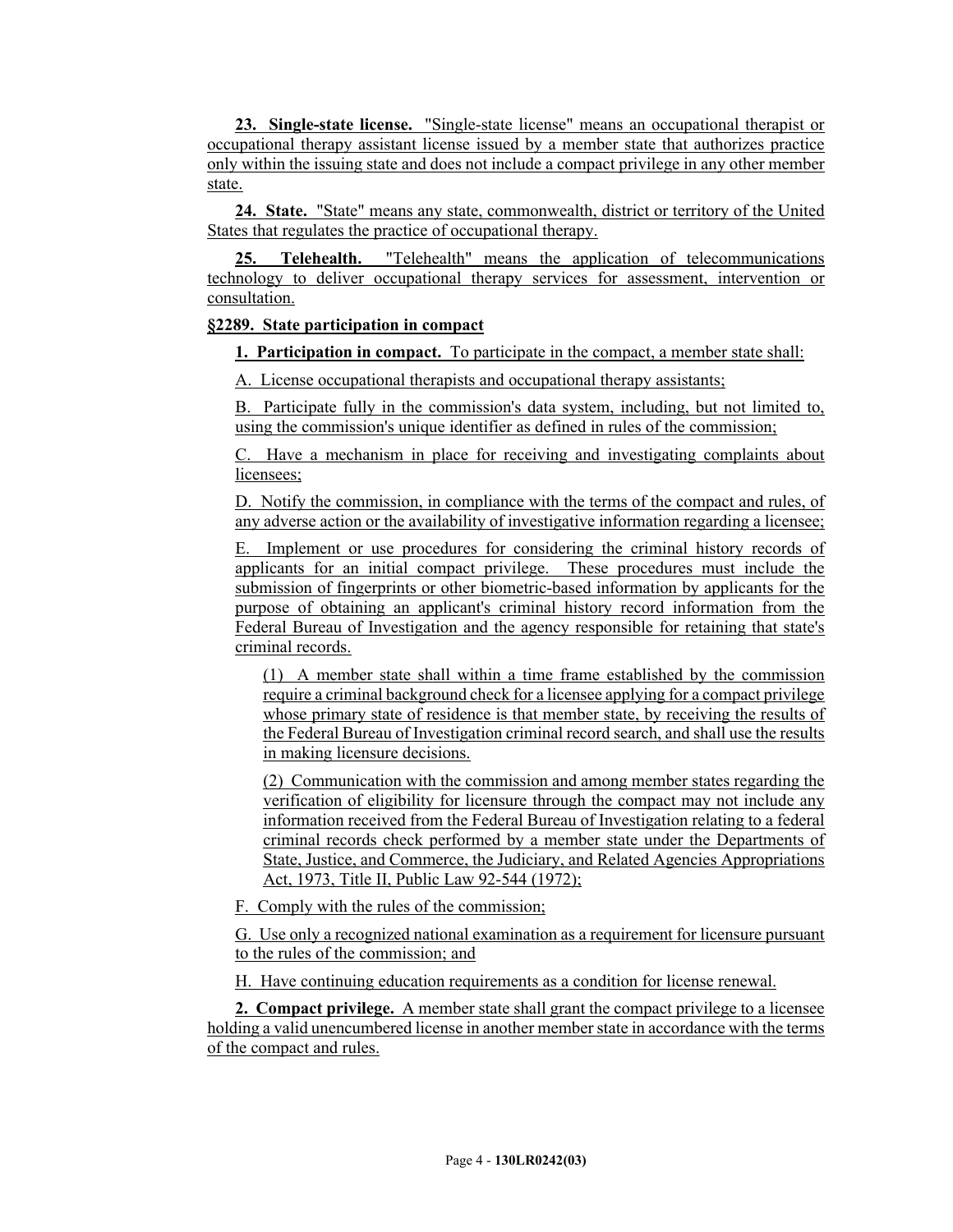**3. Fee.** A member state may charge a fee for granting a compact privilege.

**4. Delegate to commission.** A member state shall provide for the state's delegate to attend all occupational therapy compact commission meetings.

**5. Nonresidents.** An individual not residing in a member state is able to apply for a member state's single-state license as provided under the laws of that member state. However, the single-state license granted to these individuals may not be recognized as granting the compact privilege in any other member state.

**6. No effect on single-state license authority.** Nothing in this compact affects the requirements established by a member state for the issuance of a single-state license.

#### **§2290. Compact privilege**

**1. Exercise of compact privilege.** To exercise the compact privilege under the terms and provisions of the compact, a licensee:

A. Must hold a license in the home state;

B. Must have a valid United States social security number or National Practitioner Data Bank identification number;

C. May not have an encumbrance on any state license;

D. Must be eligible for a compact privilege in any member state in accordance with subsections 4, 6, 7 and 8;

E. Must have paid all fines and completed all requirements resulting from any adverse action against any license or compact privilege and 2 years must have elapsed from the date of completion;

F. Must notify the commission that the licensee is seeking the compact privilege within a remote state;

G. Must pay any applicable fees, including any state fee for the compact privilege;

H. Must complete a criminal background check in accordance with section 2289, subsection 1, paragraph E. The licensee is responsible for the payment of any fee associated with the completion of a criminal background check;

I. Must meet any jurisprudence requirements established by the remote state in which the licensee is seeking a compact privilege; and

J. Must report to the commission adverse action taken by any nonmember state within 30 days from the date the adverse action is taken.

**2. Validity of compact privilege.** The compact privilege is valid until the expiration date of the home state license. The licensee must comply with the requirements of subsection 1 to maintain the compact privilege in the remote state.

**3. Exercising compact privilege in remote state.** A licensee providing occupational therapy in a remote state under the compact privilege shall function within the laws and regulations of the remote state.

**4. Supervision of occupational therapy assistant.** An occupational therapy assistant practicing in a remote state must be supervised by an occupational therapist licensed or holding a compact privilege in that remote state.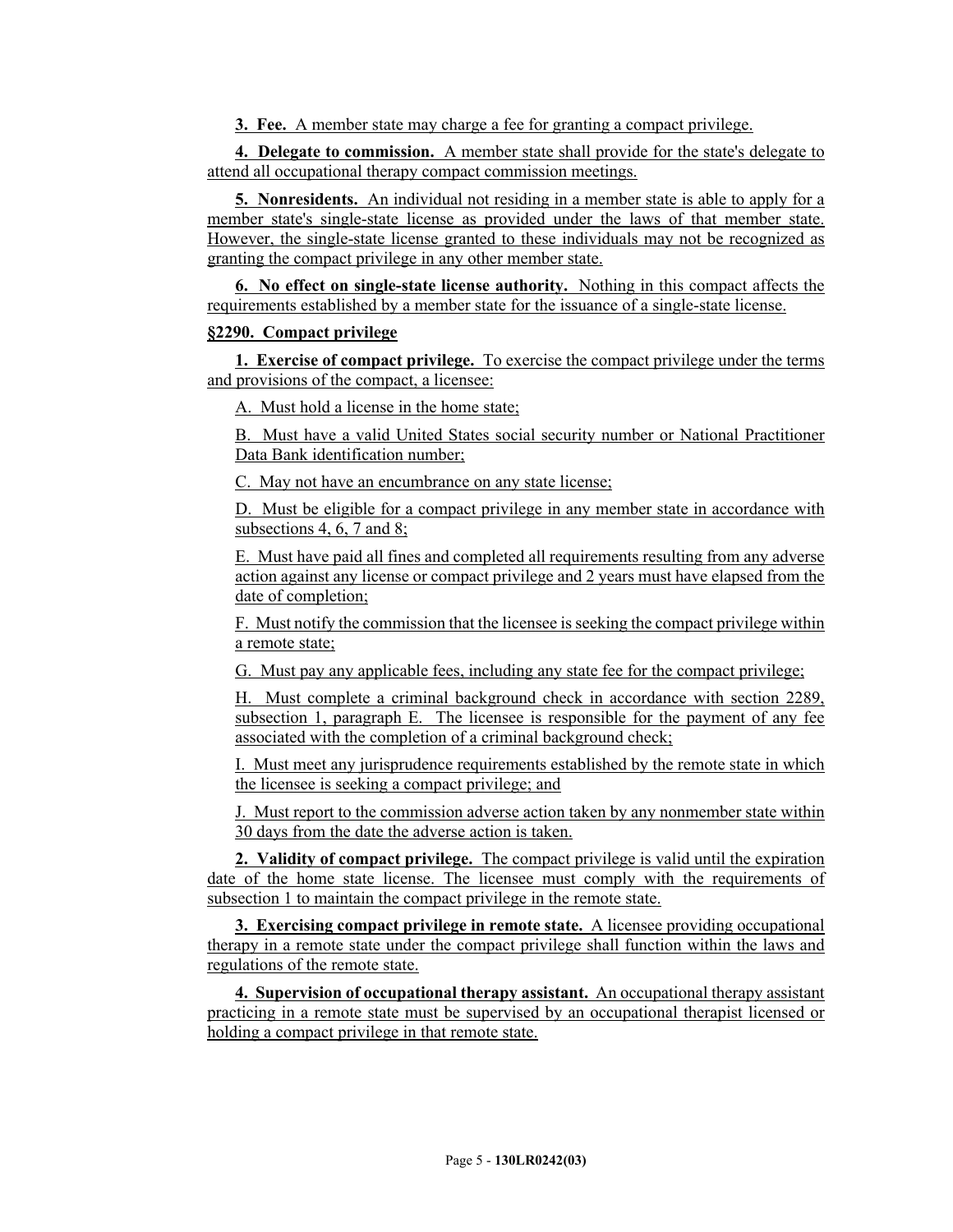**5. Regulatory authority of remote state.** A licensee providing occupational therapy in a remote state is subject to that state's regulatory authority. A remote state may, in accordance with due process and that state's laws, remove a licensee's compact privilege in the remote state for a specific period of time, impose fines or take any other necessary actions to protect the health and safety of its citizens. The licensee may be ineligible for a compact privilege in any state until the specific time for removal has passed and all fines are paid.

**6. Loss of compact privilege.** If a home state license is encumbered, the licensee loses the compact privilege in any remote state until the following occur:

A. The home state license is no longer encumbered; and

B. Two years have elapsed from the date on which the home state license is no longer encumbered in accordance with paragraph A.

**7. Restoration of compact privilege.** Once an encumbered license in the home state is restored to good standing, the licensee must meet the requirements of subsection 1 to obtain a compact privilege in any remote state.

**8. Removal of compact privilege in remote state.** If a licensee's compact privilege in any remote state is removed, the individual may lose the compact privilege in any other remote state until the following occur:

A. The specific period of time for which the compact privilege was removed has ended;

B. All fines have been paid and all conditions have been met;

C. Two years have elapsed from the date of completing requirements for paragraphs A and B; and

D. The compact privileges are reinstated by the commission and the compact data system is updated to reflect reinstatement.

**9. Error.** If a licensee's compact privilege in any remote state is removed due to an erroneous charge, privileges must be restored through the compact data system.

**10. Restoration of compact privilege.** Once the requirements of subsection 8 have been met, the licensee must meet the requirements in subsection 1 to obtain a compact privilege in a remote state.

#### **§2291. Obtaining new home state license by virtue of compact privilege**

**1. Home state license.** An occupational therapist or occupational therapy assistant may hold a home state license, which allows for compact privileges in member states, in only one member state at a time.

**2. Change of residence.** If an occupational therapist or occupational therapy assistant changes the therapist's or the assistant's primary state of residence by moving between 2 member states, the following requirements apply.

A. The occupational therapist or occupational therapy assistant shall file an application for obtaining a new home state license by virtue of a compact privilege, pay all applicable fees and notify the current and the new home state in accordance with applicable rules adopted by the commission.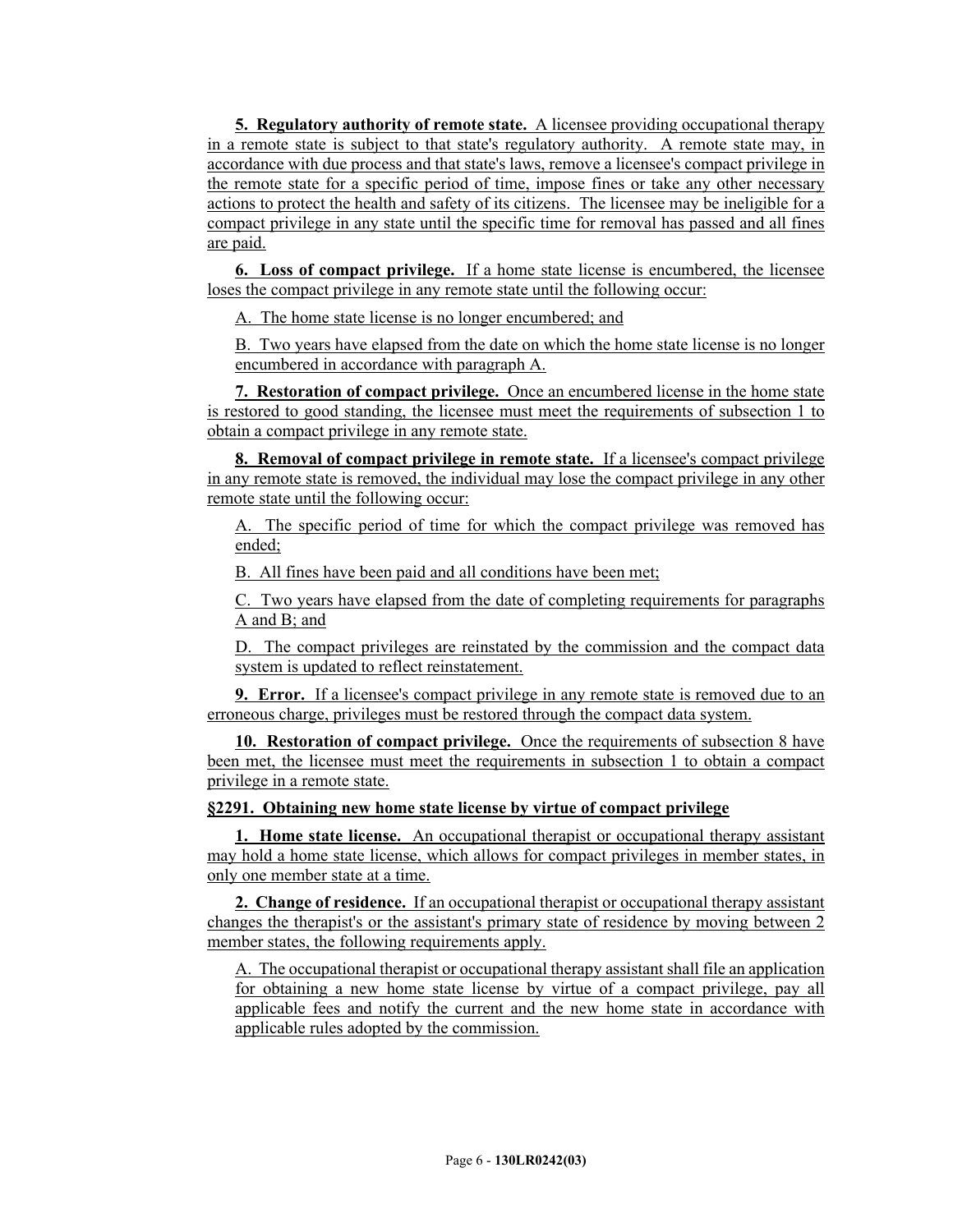B. Upon receipt of an application for obtaining a new home state license by virtue of compact privilege, the new home state shall verify that the occupational therapist or occupational therapy assistant meets the pertinent criteria outlined in section 2290 via the data system, without need for primary source verification except for:

(1) A Federal Bureau of Investigation fingerprint-based criminal background check if not previously performed or updated pursuant to applicable rules adopted by the commission in accordance with the Departments of State, Justice, and Commerce, the Judiciary, and Related Agencies Appropriations Act, 1973, Title II, Public Law 92-544 (1972);

(2) Any other criminal background check as required by the new home state; and

(3) Submission of any requisite jurisprudence requirements of the new home state.

C. The former home state shall convert the former home state license into a compact privilege once the new home state has activated the new home state license in accordance with applicable rules adopted by the commission.

D. Notwithstanding any other provision of this compact, if the occupational therapist or occupational therapy assistant cannot meet the criteria in section 2290, the new home state shall apply its requirements for issuing a new single-state license.

E. The occupational therapist or the occupational therapy assistant shall pay all applicable fees to the new home state in order to be issued a new home state license.

**3. Criteria for single-state license.** If an occupational therapist or occupational therapy assistant changes the therapist's or the assistant's primary state of residence by moving from a member state to a nonmember state, or from a nonmember state to a member state, the state criteria apply for issuance of a single-state license in the new state.

**4. Ability to hold single-state license in more than one state.** This compact does not interfere with a licensee's ability to hold a single-state license in multiple states; however, for the purposes of this compact, a licensee may have only one home state license.

**5. Requirements for single-state license.** This compact does not affect the requirements established by a member state for the issuance of a single-state license.

# **§2292. Active duty military personnel or military spouses**

An active duty military member or the military member's spouse shall designate a home state where the individual has a current license in good standing. The individual may retain the home state designation during the period the service member is on active duty. Subsequent to designating a home state, the individual may change the individual's home state only through application for licensure in the new state or through the process described in section 2291.

# **§2293. Adverse actions**

**1. Authority of home state.** A home state has exclusive power to impose adverse action against an occupational therapist's or occupational therapy assistant's license issued by the home state.

**2. Authority of remote state.** In addition to the other powers conferred by state law, a remote state has the authority, in accordance with existing state due process law, to: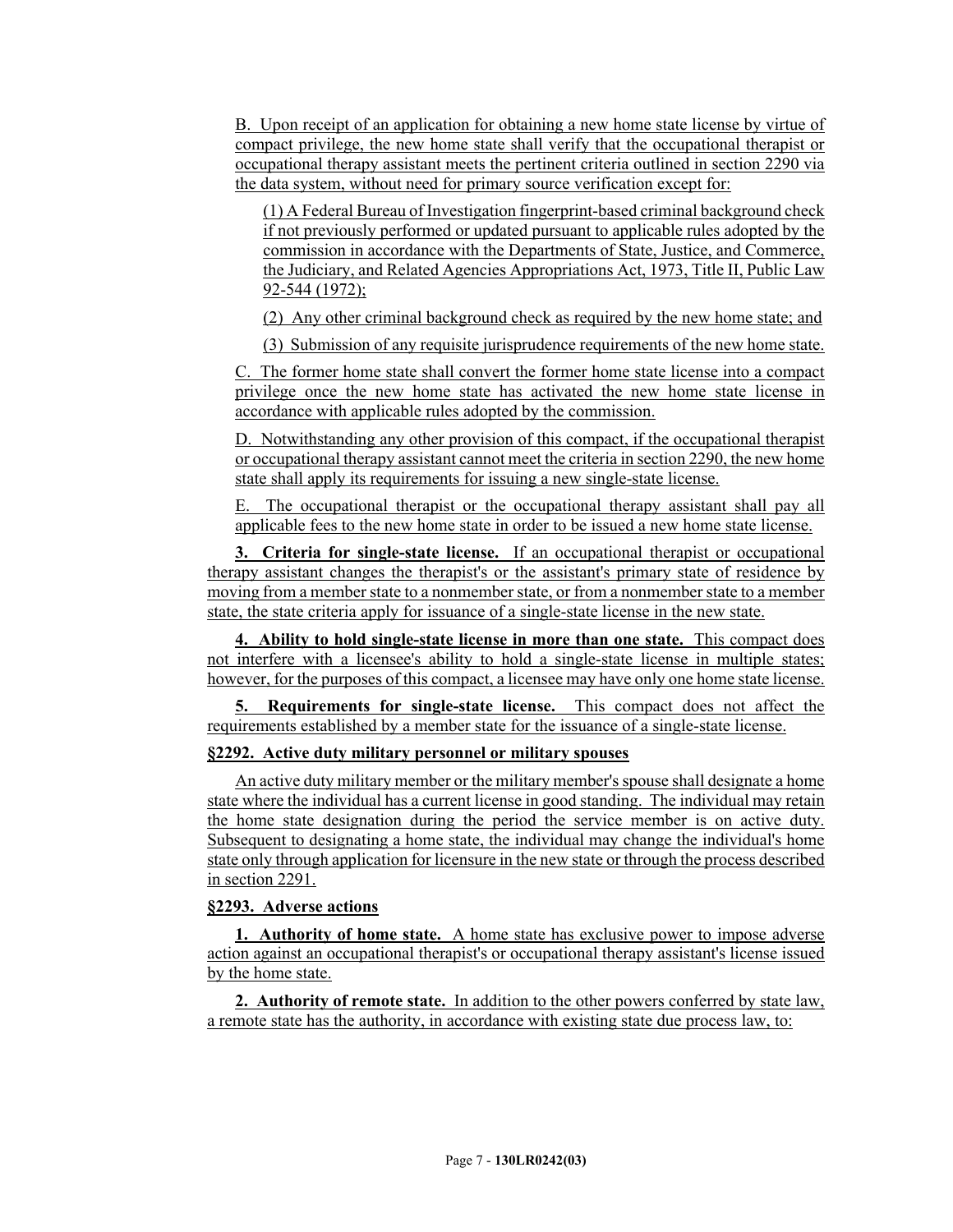A. Take adverse action against an occupational therapist's or occupational therapy assistant's compact privilege within that member state; and

B. Issue subpoenas for both hearings and investigations that require the attendance and testimony of witnesses as well as the production of evidence. A subpoena issued by a licensing board in a member state for the attendance and testimony of witnesses or the production of evidence from another member state may be enforced in the latter state by any court of competent jurisdiction, according to the practice and procedure of that court applicable to subpoenas issued in proceedings pending before it. The issuing authority shall pay any witness fees, travel expenses, mileage and other fees required by the service statutes of the state in which the witnesses or evidence are located.

**3. Application of law in home state.** For the purposes of taking adverse action, the home state shall give the same priority and effect to reported conduct received from a member state as it would if the conduct had occurred within the home state and shall apply its own state laws to determine appropriate action.

**4. Investigations.** The home state shall complete any pending investigations of an occupational therapist or occupational therapy assistant who changes the therapist's or the assistant's primary state of residence during the course of the investigations. The home state where the investigations were initiated also has the authority to take appropriate action and shall promptly report the conclusions of the investigations to the data system. The data system administrator shall promptly notify the new home state of any adverse action.

**5. Recovery of costs of investigations.** A member state, if otherwise permitted by state law, may recover from the affected occupational therapist or occupational therapy assistant the costs of investigations and disposition of cases resulting from any adverse action taken against that occupational therapist or occupational therapy assistant.

**6. Factual findings.** A member state may take adverse action based on the factual findings of a remote state, as long as the member state follows its own procedures for taking the adverse action.

**7. Joint investigations.** The following requirements apply to joint investigations.

A. In addition to the authority granted to a member state by its respective state occupational therapy laws and regulations or other applicable state law, any member state may participate with other member states in joint investigations of licensees.

B. Member states shall share any investigative, litigation or compliance materials in furtherance of any joint or individual investigation initiated under the compact.

**8. Deactivation of compact privilege.** If an adverse action is taken by the home state against an occupational therapist's or occupational therapy assistant's license, the occupational therapist's or occupational therapy assistant's compact privilege in all other member states must be deactivated until all encumbrances have been removed from the state license. All home state disciplinary orders that impose adverse action against an occupational therapist's or occupational therapy assistant's license must include a statement that the occupational therapist's or occupational therapy assistant's compact privilege is deactivated in all member states during the pendency of the order.

**9. Notice of adverse action.** If a member state takes adverse action, it shall promptly notify the administrator of the data system. The administrator of the data system shall promptly notify the home state of any adverse actions by remote states.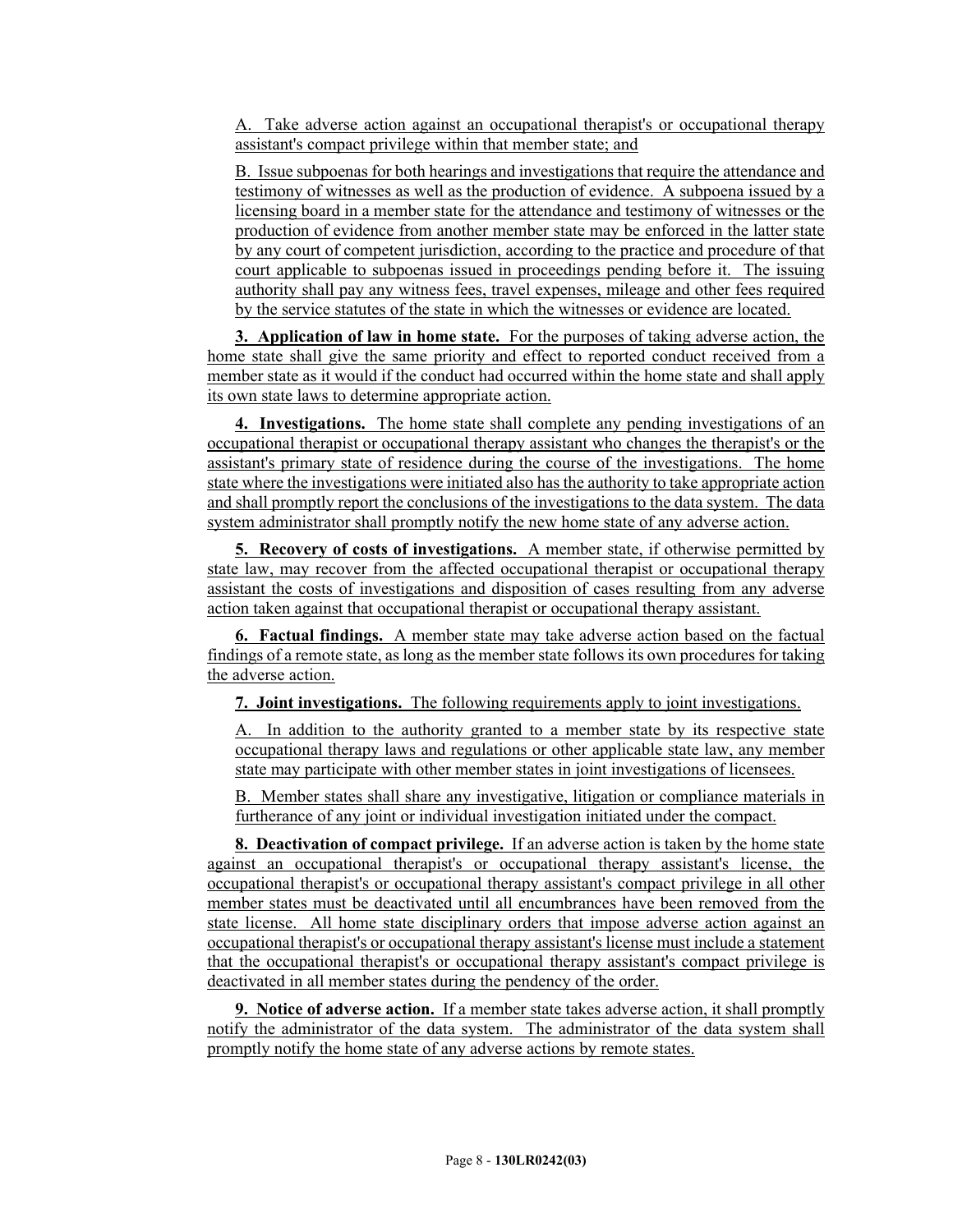**10. Alternative program.** This compact does not override a member state's decision that participation in an alternative program may be used in lieu of adverse action.

#### **§2294. Establishment of Occupational Therapy Compact Commission**

**1. Commission established.** The member states hereby create and establish a joint public agency known as the Occupational Therapy Compact Commission as follows.

A. The commission is an instrumentality of the compact states.

B. Venue is proper, and judicial proceedings by or against the commission must be brought solely and exclusively in a court of competent jurisdiction where the principal office of the commission is located. The commission may waive venue and jurisdictional defenses to the extent it adopts or consents to participate in alternative dispute resolution proceedings.

C. This compact may not be construed to be a waiver of sovereign immunity.

**2. Membership, voting and meetings.** This subsection governs the membership, voting and meetings of the commission.

A. Each member state is limited to one delegate selected by that member state's licensing board.

B. The delegate must be either:

(1) A current member of the licensing board, who is an occupational therapist, occupational therapy assistant or public member; or

(2) An administrator of the licensing board.

C. A member state's delegate may be removed or suspended from office as provided by the law of the state from which the delegate is appointed.

D. The member state's licensing board shall fill any vacancy occurring in the commission within 90 days.

E. Each delegate is entitled to one vote with regard to the promulgation of rules and creation of bylaws and must otherwise have an opportunity to participate in the business and affairs of the commission. A delegate shall vote in person or by such other means as provided in the bylaws. The bylaws may provide for delegates' participation in meetings by telephone or other means of communication.

F. The commission shall meet at least once during each calendar year. Additional meetings may be held as set forth in the bylaws.

G. The commission shall establish by rule a term of office for delegates.

**3. Powers and duties of commission.** The commission has the following powers and duties:

A. Establish a code of ethics for the commission;

B. Establish the fiscal year of the commission;

C. Establish bylaws;

D. Maintain the commission's financial records in accordance with the bylaws;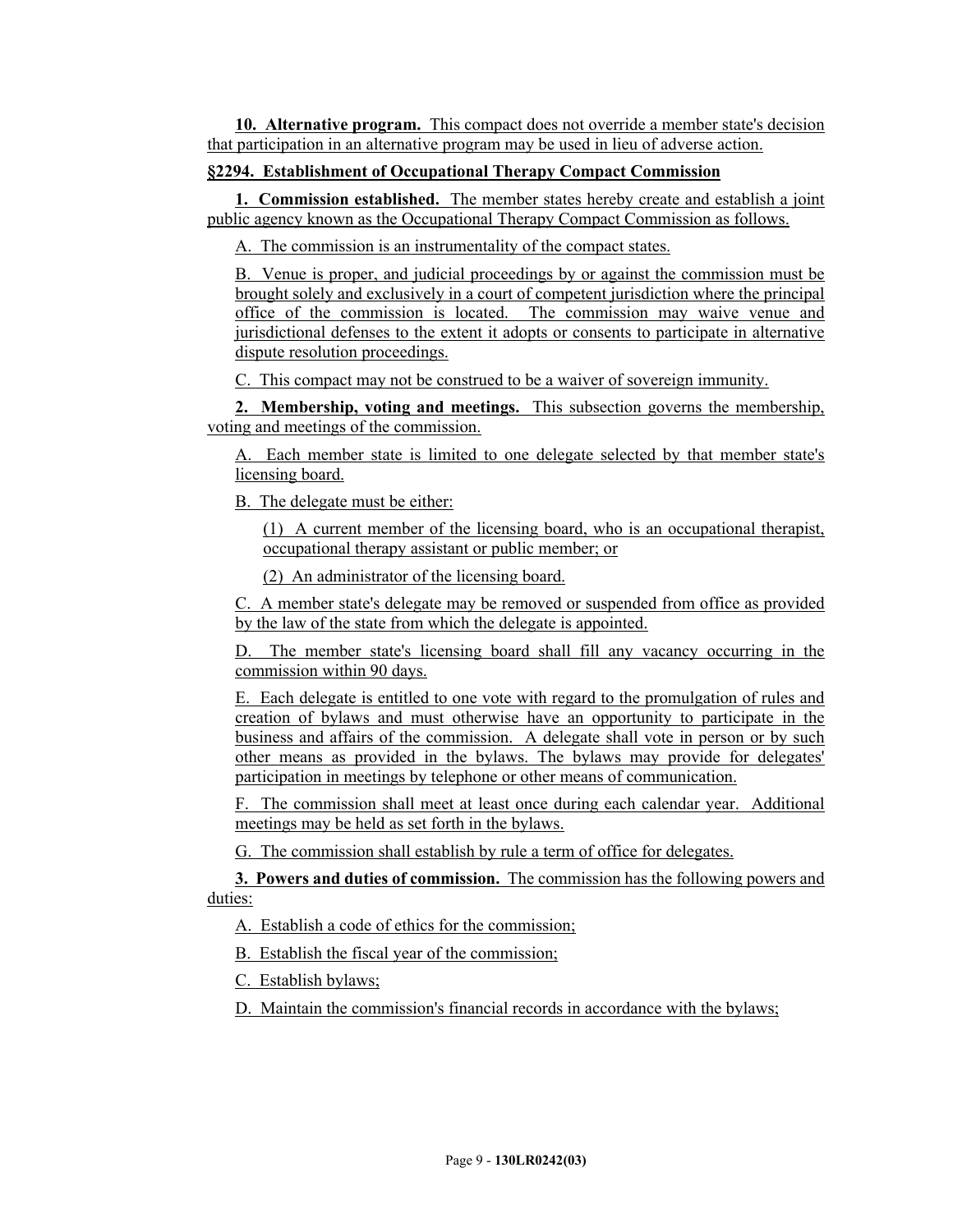E. Meet and take such actions as are consistent with the provisions of this compact and the bylaws;

F. Promulgate uniform rules to facilitate and coordinate implementation and administration of this compact. The rules have the force and effect of law and are binding in all member states;

G. Bring and prosecute legal proceedings or actions in the name of the commission, except that the standing of any occupational therapy licensing board to sue or be sued under applicable law is not affected;

H. Purchase and maintain insurance and bonds;

I. Borrow, accept or contract for services of personnel, including, but not limited to, employees of a member state;

J. Hire employees, elect or appoint officers, fix compensation, define duties, grant such individuals appropriate authority to carry out the purposes of the compact and establish the commission's personnel policies and programs relating to conflicts of interest, qualifications of personnel and other related personnel matters;

K. Accept any and all appropriate donations and grants of money, equipment, supplies, materials and services and receive, use and dispose of the same, as long as at all times the commission avoids any appearance of impropriety or conflict of interest;

L. Lease, purchase, accept appropriate gifts or donations of or otherwise own, hold, improve or use any property, real, personal or mixed, as long as at all times the commission avoids any appearance of impropriety;

M. Sell, convey, mortgage, pledge, lease, exchange, abandon or otherwise dispose of any property, real, personal or mixed;

N. Establish a budget and make expenditures;

O. Borrow money;

P. Appoint committees, including standing committees, composed of members, state regulators, state legislators or their representatives and consumer representatives and such other interested persons as may be designated in this compact and the bylaws;

Q. Provide and receive information from, and cooperate with, law enforcement agencies;

R. Establish and elect an executive committee; and

S. Perform such other functions as may be necessary or appropriate to achieve the purposes of this compact consistent with the state regulation of occupational therapy licensure and practice.

**4. Executive committee.** The executive committee has the power to act on behalf of the commission according to the terms of this compact in accordance with this subsection.

A. The executive committee is composed of the following 9 members:

(1) Seven voting members who are elected by the commission from the current membership of the commission;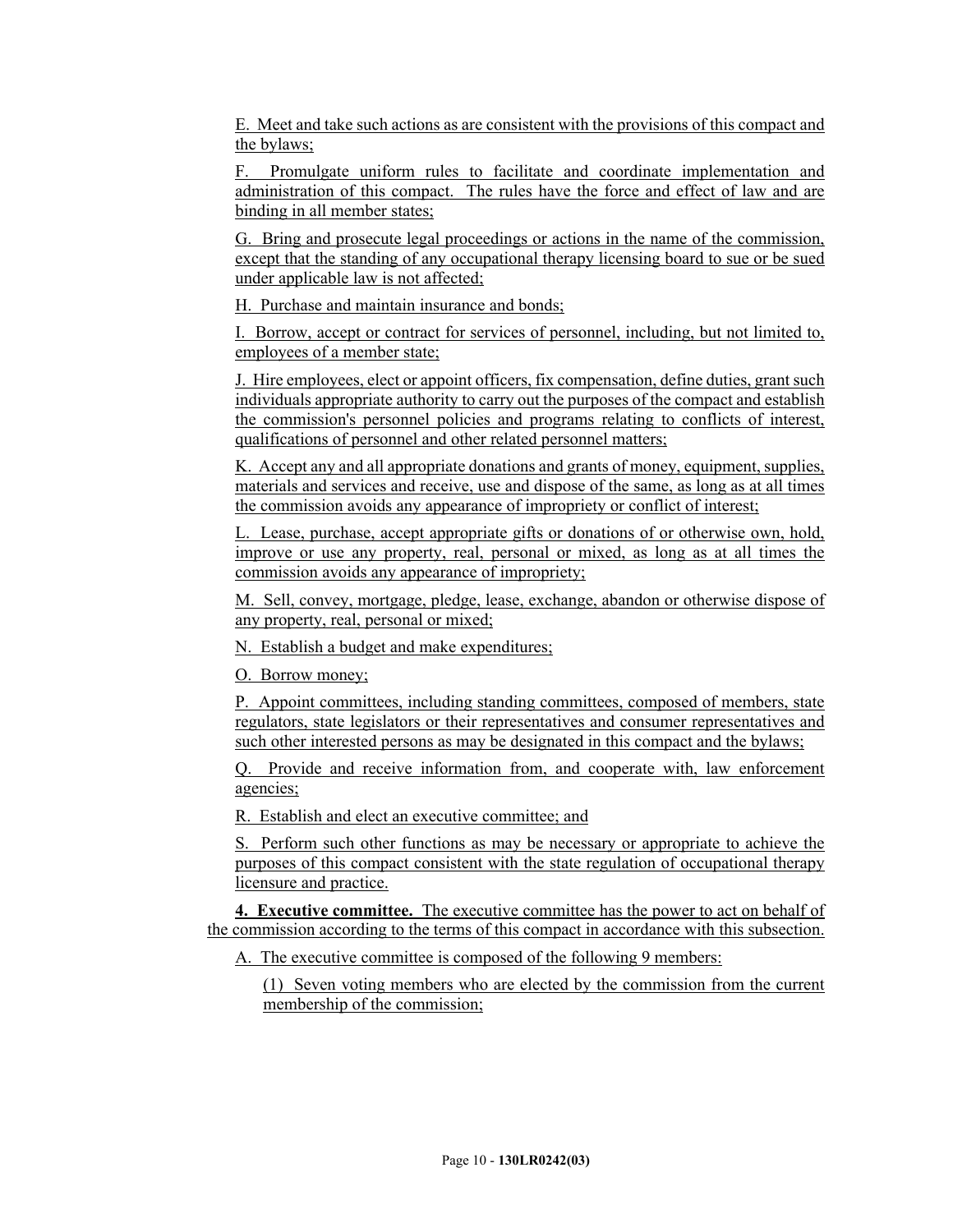(2) One ex officio, nonvoting member from a recognized national occupational therapy professional association; and

(3) One ex officio, nonvoting member from a recognized national occupational therapy certification organization.

B. The ex officio members under paragraph A must be selected by their respective organizations.

C. The commission may remove any member of the executive committee as provided in the bylaws.

D. The executive committee shall meet at least annually.

E. The executive committee shall:

(1) Recommend to the entire commission changes to the rules or bylaws, changes to this compact, fees paid by member states such as annual dues and any commission compact fee charged to licensees for the compact privilege;

(2) Ensure compact administration services are appropriately provided, contractually or otherwise;

(3) Prepare and recommend the budget;

(4) Maintain financial records on behalf of the commission;

(5) Monitor compact compliance of member states and provide compliance reports to the commission;

(6) Establish additional committees as necessary; and

(7) Perform other duties as provided in the rules or bylaws.

**5. Public and nonpublic meetings.** This subsection governs the requirements for public and nonpublic meetings of the commission.

A. All meetings must be open to the public, and public notice of meetings must be given in the same manner as required under the rule-making provisions in section 2296.

B. The commission or the executive committee or other committees of the commission may convene in a closed, nonpublic meeting if the commission or executive committee or other committees of the commission must discuss:

(1) Noncompliance of a member state with its obligations under the compact;

(2) The employment, compensation, discipline or other matters, practices or procedures related to specific employees or other matters related to the commission's internal personnel practices and procedures;

(3) Current, threatened or reasonably anticipated litigation;

(4) Negotiation of contracts for the purchase, lease or sale of goods, services or real estate;

(5) Accusing any person of a crime or formally censuring any person;

(6) Disclosure of trade secrets or commercial or financial information that is privileged or confidential;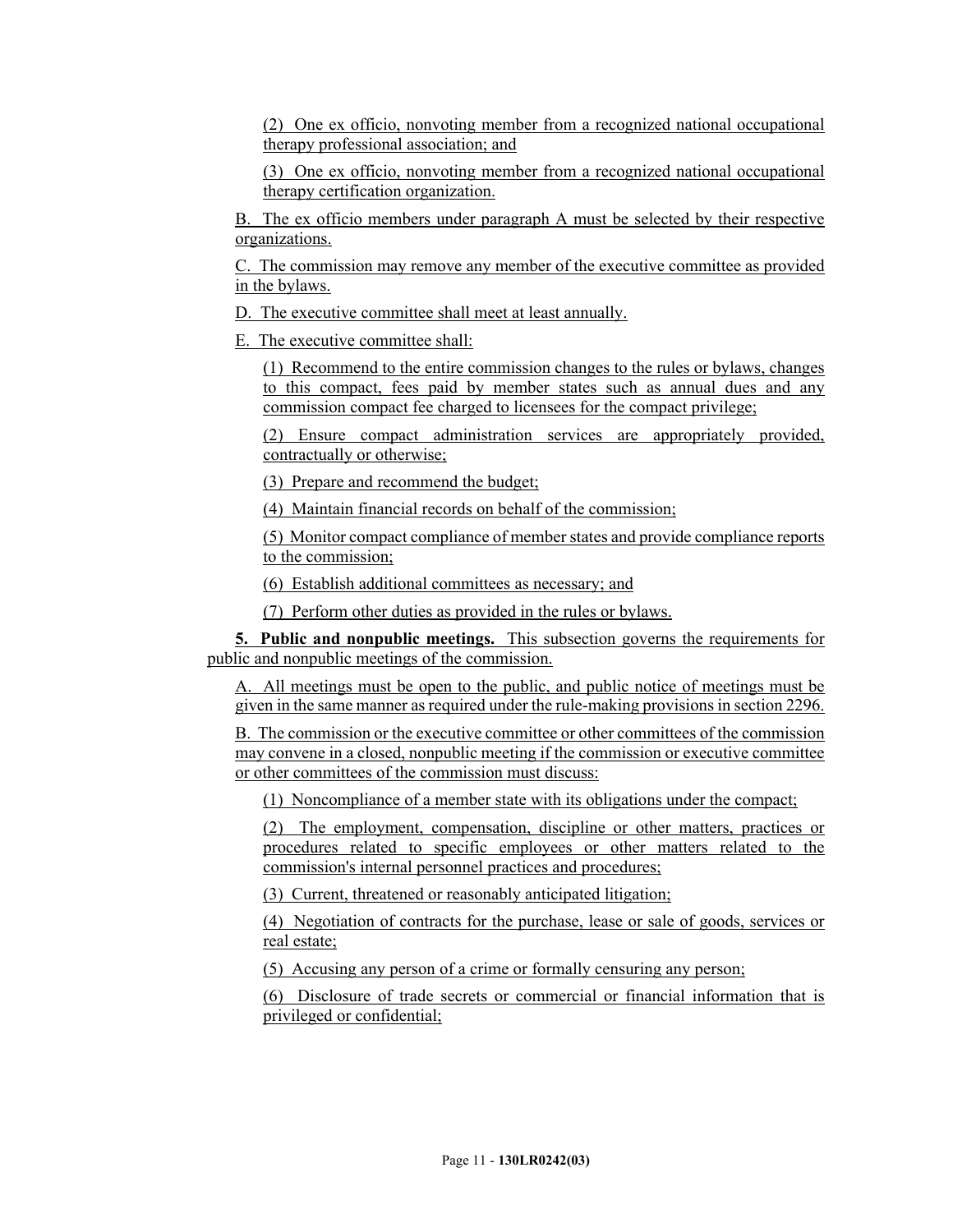(7) Disclosure of information of a personal nature if disclosure would constitute a clearly unwarranted invasion of personal privacy;

(8) Disclosure of investigative records compiled for law enforcement purposes;

(9) Disclosure of information related to any investigative reports prepared by or on behalf of or for use of the commission or other committee charged with responsibility of investigation or determination of compliance issues pursuant to the compact; or

(10) Matters specifically exempted from disclosure by federal or member state statute.

C. If a meeting, or portion of a meeting, is closed pursuant to this subsection, the commission's legal counsel or legal counsel's designee shall certify that the meeting may be closed and shall reference each relevant exempting provision.

D. The commission shall keep minutes that fully and clearly describe all matters discussed in a meeting and shall provide a full and accurate summary of actions taken, and the reasons for those actions, including a description of the views expressed. All documents considered in connection with an action must be identified in the minutes. All minutes and documents of a closed meeting must remain under seal, subject to release by a majority vote of the commission or order of a court of competent jurisdiction.

**6. Financing of commission.** This subsection governs the financial operations of the commission.

A. The commission shall pay, or provide for the payment of, the reasonable expenses of its establishment, organization and ongoing activities.

B. The commission may accept any and all appropriate revenue sources, donations and grants of money, equipment, supplies, materials and services.

C. The commission may levy on and collect from each member state an annual assessment or impose fees on other parties to cover the cost of the operations and activities of the commission and its staff, which must be in a total amount sufficient to cover its annual budget as approved by the commission each year for which revenue is not provided by other sources. The aggregate annual assessment amount must be allocated based upon a formula to be determined by the commission, which shall promulgate a rule binding upon all member states.

D. The commission may not incur obligations of any kind prior to securing the funds adequate to meet the obligations, and the commission may not pledge the credit of any of the member states, except by and with the authority of the member state.

E. The commission shall keep accurate accounts of all receipts and disbursements. The receipts and disbursements of the commission are subject to the audit and accounting procedures established under its bylaws. However, all receipts and disbursements of funds handled by the commission must be audited yearly by a certified or licensed public accountant, and the report of the audit must be included in and become part of the annual report of the commission.

**7. Qualified immunity, defense and indemnification.** This subsection governs immunity provisions and defense and indemnification requirements of the commission.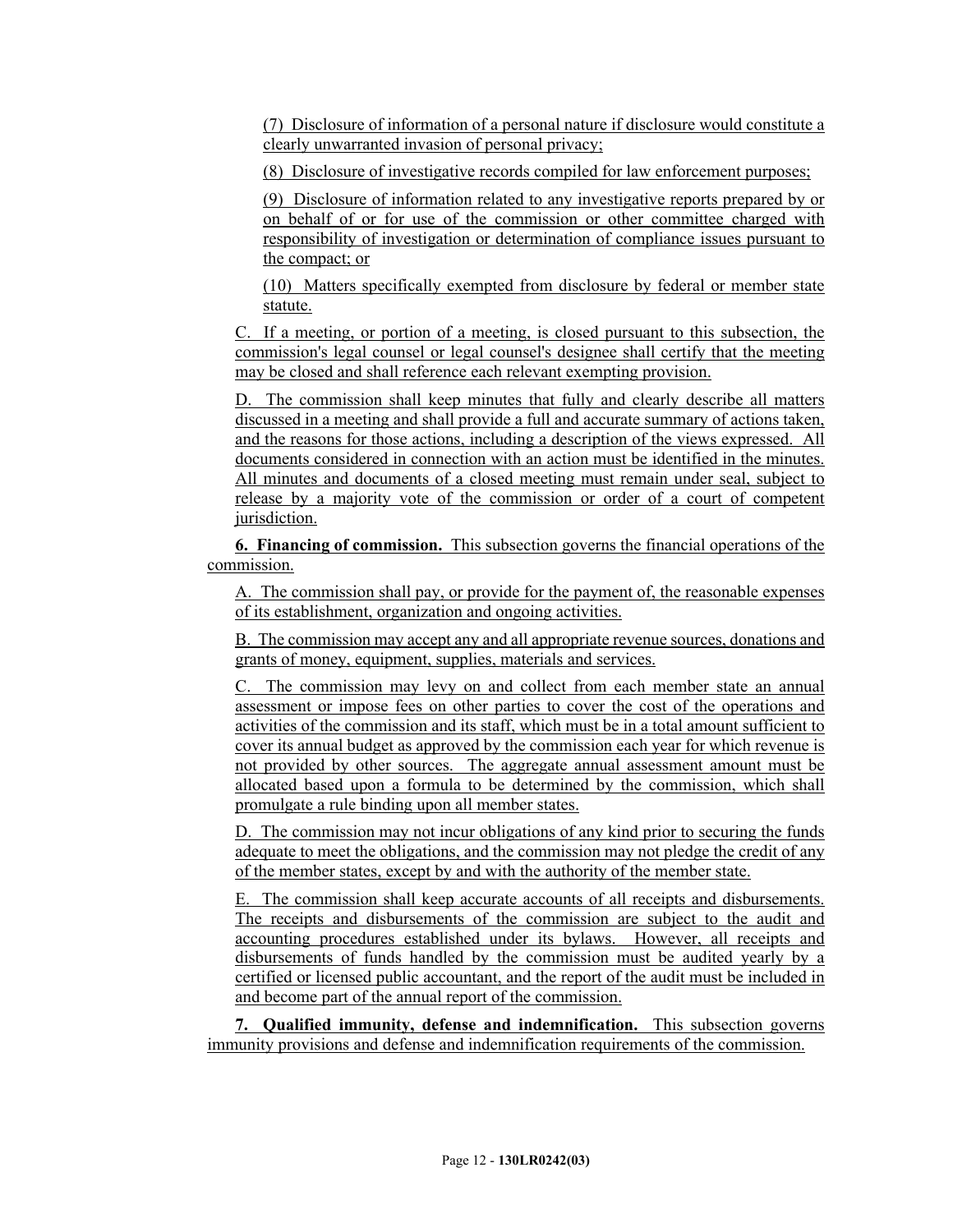A. The members, officers, executive director, employees and representatives of the commission are immune from suit and liability, either personally or in their official capacity, for any claim for damage to or loss of property or personal injury or other civil liability caused by or arising out of any actual or alleged act, error or omission that occurred, or that the person against whom the claim is made had a reasonable basis for believing occurred, within the scope of commission employment, duties or responsibilities, except that nothing in this paragraph may be construed to protect any such person from suit or liability for any damage, loss, injury or liability caused by the intentional or willful or wanton misconduct of that person.

B. The commission shall defend any member, officer, executive director, employee or representative of the commission in any civil action seeking to impose liability arising out of any actual or alleged act, error or omission that occurred within the scope of commission employment, duties or responsibilities, or that the person against whom the claim is made had a reasonable basis for believing occurred within the scope of commission employment, duties or responsibilities, as long as the actual or alleged act, error or omission did not result from that person's intentional or willful or wanton misconduct and except that nothing in this paragraph may be construed to prohibit that person from retaining that person's own counsel.

C. The commission shall indemnify and hold harmless any member, officer, executive director, employee or representative of the commission for the amount of any settlement or judgment obtained against that person arising out of any actual or alleged act, error or omission that occurred within the scope of commission employment, duties or responsibilities, or that the person had a reasonable basis for believing occurred within the scope of commission employment, duties or responsibilities, as long as the actual or alleged act, error or omission did not result from the intentional or willful or wanton misconduct of that person.

# **§2295. Data system**

This subsection governs the requirements for the data system used by the commission.

**1. Data system.** The commission shall provide for the development, maintenance and utilization of a coordinated database and reporting system containing licensure, adverse action and investigative information on all licensed individuals in member states.

**2. Uniform data set.** A member state shall submit a uniform data set to the data system on all individuals to whom this compact is applicable using a unique identifier as required by the rules of the commission, including:

A. Identifying information;

B. Licensure data;

C. Adverse actions against a license or compact privilege;

D. Nonconfidential information related to alternative program participation;

E. Any denial of application for licensure and the reason for the denial;

F. Other information that may facilitate the administration of this compact, as determined by the rules of the commission; and

G. Current significant investigative information.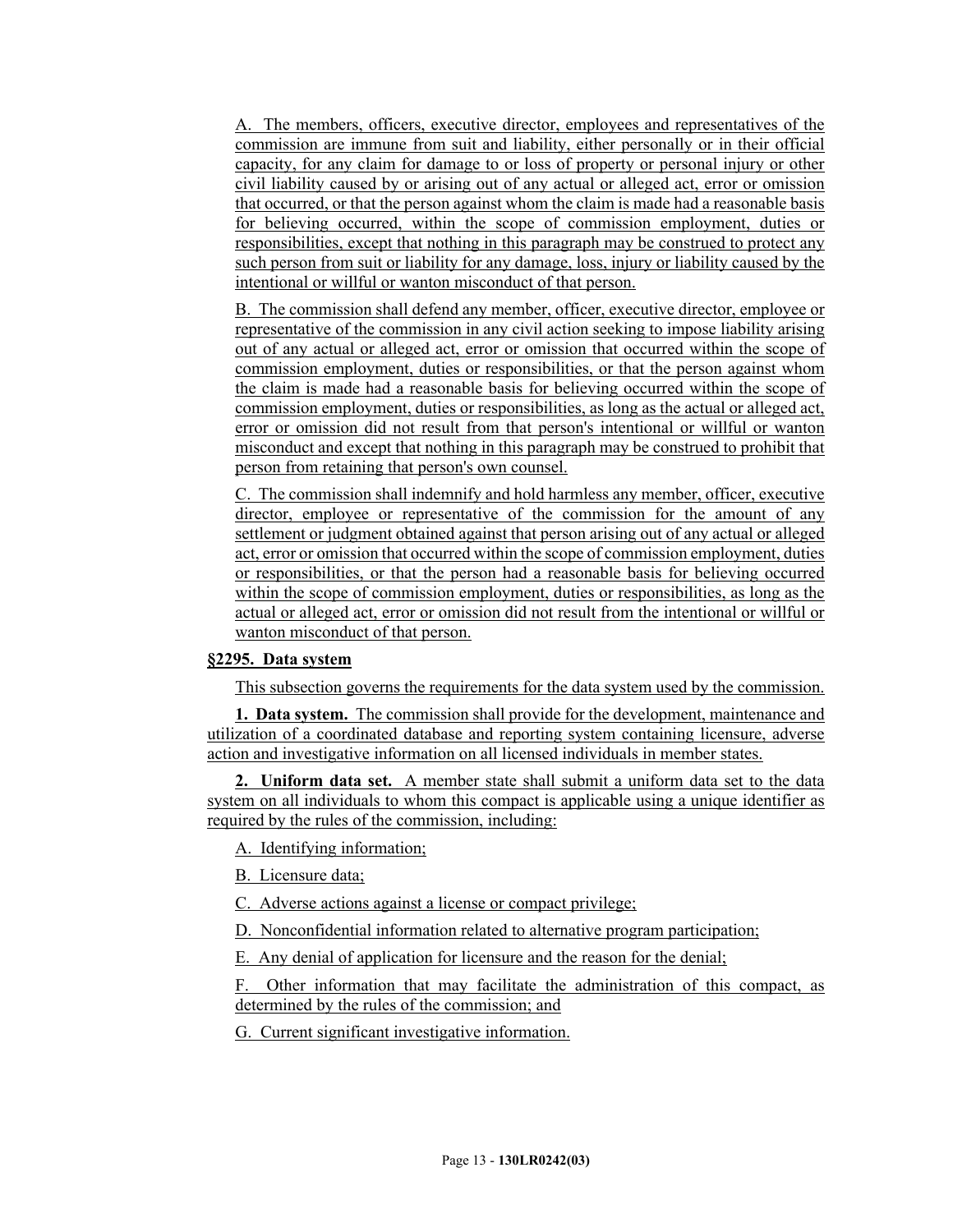**3. Availability of investigative information.** Current significant investigative information and other investigative information pertaining to a licensee in any member state may be available only to other member states.

**4. Notification of adverse action.** The commission shall promptly notify all member states of any adverse action taken against a licensee or an individual applying for a license. Adverse action information pertaining to a licensee in any member state must be available to any other member state.

**5. Designation of nonpublic information.** A member state contributing information to the data system may designate information that may not be shared with the public without the express permission of the contributing member state.

**6. Expungement of information.** Any information submitted to the data system that is subsequently required to be expunged by the laws of the member state contributing the information must be removed from the data system.

# **§2296. Rulemaking**

**1. Rule-making authority.** The commission shall exercise its rule-making powers pursuant to the criteria set forth in this section and the rules adopted pursuant to this section. Rules and amendments become binding as of the date specified in each rule or amendment.

**2. Adoption.** The commission shall promulgate reasonable rules in order to effectively and efficiently achieve the purposes of the compact. If the commission exercises its rulemaking authority in a manner that is beyond the scope of the purposes of the compact, or the powers granted in the compact, such an action by the commission is invalid and has no force and effect.

**3. Rejection of rules.** If a majority of the legislatures of the member states rejects a rule, by enactment of a statute or resolution in the same manner used to adopt the compact within 4 years of the date of adoption of the rule, the rule has no further force and effect in any member state.

**4. Adoption at meeting.** Rules or amendments to the rules must be adopted at a regular or special meeting of the commission.

**5. Notice.** Prior to promulgation and adoption of a final rule or rules by the commission, and at least 30 days in advance of the meeting at which the rule will be considered and voted upon, the commission shall file a notice of proposed rulemaking:

A. On the website of the commission or other publicly accessible platform; and

B. On the website of each member state occupational therapy licensing board or other publicly accessible platform or the publication in which each state would otherwise publish proposed rules.

**6. Notice requirements.** The notice of proposed rulemaking under subsection 5 must include:

A. The proposed time, date and location of the meeting at which the rule will be considered and voted upon;

B. The text of the proposed rule and the reason for the proposed rule;

C. A request for comments on the proposed rule from any interested person; and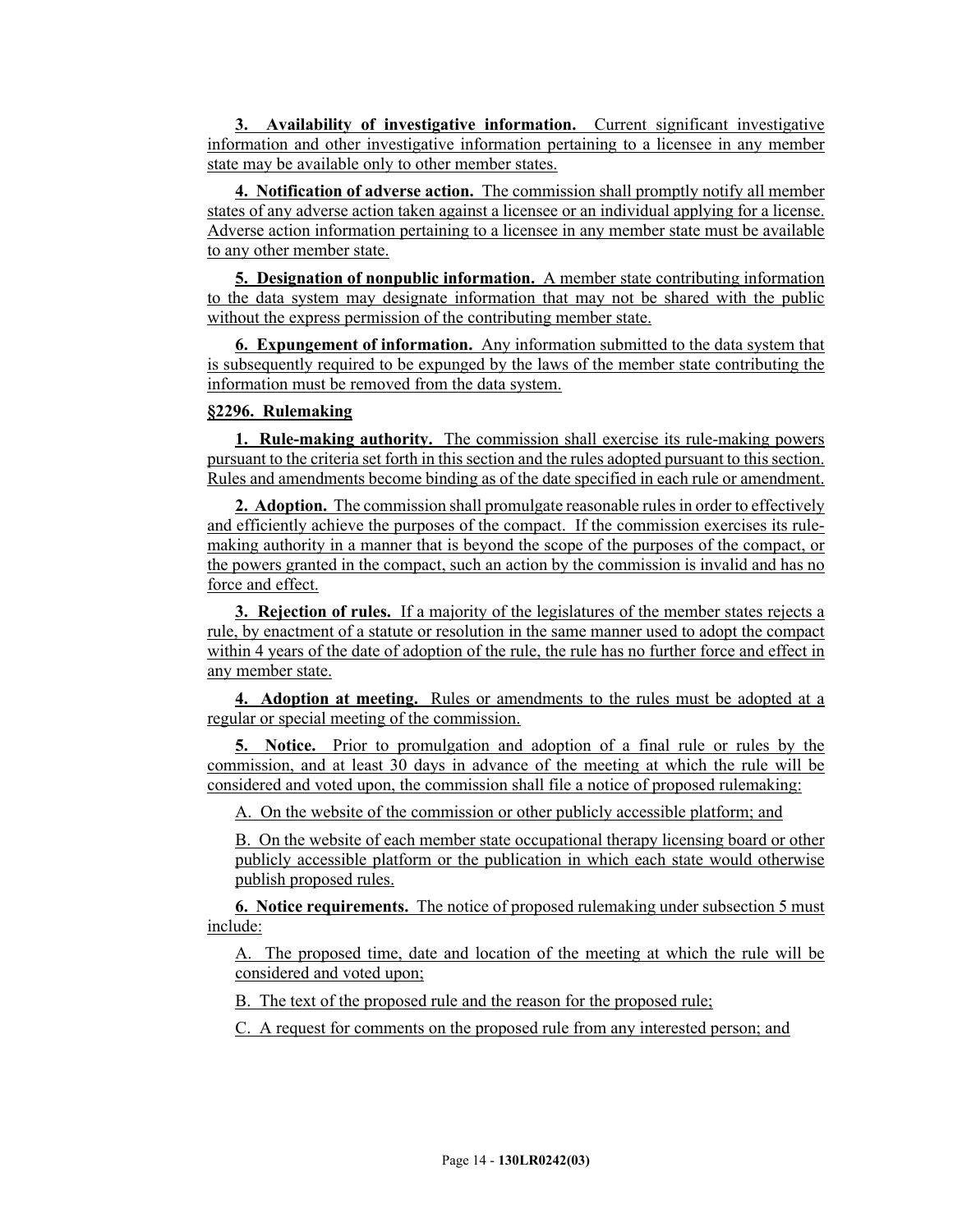D. The manner in which interested persons may submit notice to the commission of their intention to attend the public hearing and any written comments.

**7. Comments.** Prior to adoption of a proposed rule, the commission shall allow persons to submit written data, facts, opinions and arguments, which must be made available to the public.

**8. Opportunity for public hearing.** The commission shall grant an opportunity for a public hearing before it adopts a rule or amendment if a hearing is requested by:

A. At least 25 persons;

B. A state or federal governmental subdivision or agency; or

C. An association or organization having at least 25 members.

**9. Notice of hearing.** If a hearing is held on the proposed rule or amendment, the commission shall publish the place, time and date of the scheduled public hearing. If the hearing is held via electronic means, the commission shall publish the mechanism for access to the electronic hearing.

A. A person wishing to be heard at the hearing shall notify the executive director of the commission or other designated member in writing of the person's desire to appear and testify at the hearing not less than 5 business days before the scheduled date of the hearing.

B. A hearing must be conducted in a manner that provides each person who wishes to comment a fair and reasonable opportunity to comment orally or in writing.

C. All hearings must be recorded. A copy of the recording must be made available on request.

D. Nothing in this subsection may be construed as requiring a separate hearing on each rule. Rules may be grouped for the convenience of the commission at hearings required by this section.

**10. Consideration of comments.** Following the scheduled hearing date, or by the close of business on the scheduled hearing date if the hearing was not held, the commission shall consider all written and oral comments received.

**11. No public hearing.** If no written notice of intent to attend the public hearing by interested persons is received, the commission may proceed with promulgation of the proposed rule without a public hearing.

**12. Final action.** The commission shall, by majority vote of all members, take final action on the proposed rule and shall determine the effective date of the rule, if any, based on the rule-making record and the full text of the rule.

**13. Emergency rules.** Upon determination that an emergency exists, the commission may consider and adopt an emergency rule without prior notice, opportunity for comment or hearing, as long as the usual rulemaking procedures provided in the compact and in this section are retroactively applied to the rule as soon as reasonably possible, in no event later than 90 days after the effective date of the rule. For the purposes of this subsection, an emergency rule is a rule that must be adopted immediately in order to:

A. Meet an imminent threat to public health, safety or welfare;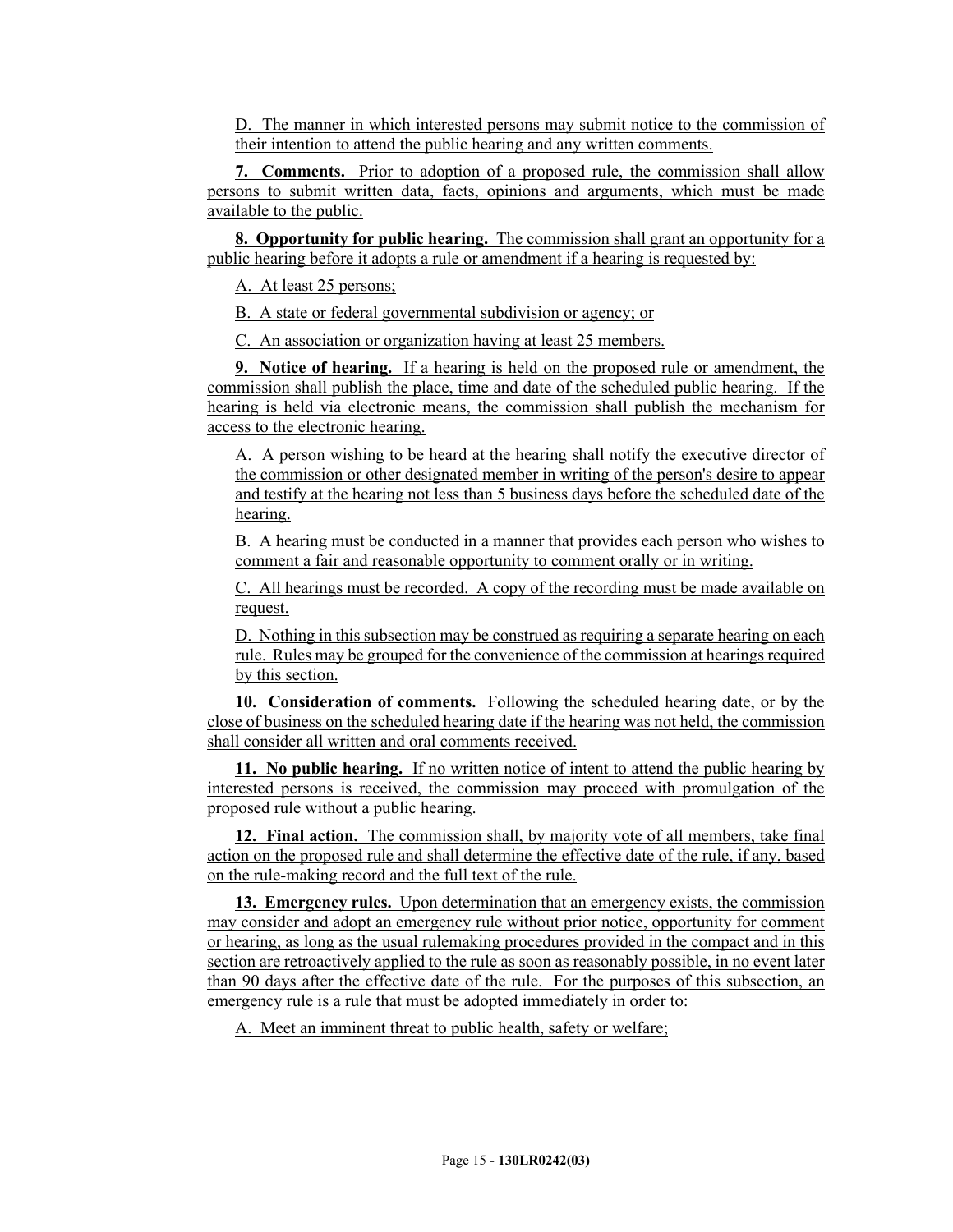B. Prevent a loss of commission or member state funds;

C. Meet a deadline for the promulgation of an administrative rule that is established by federal law or regulation; or

D. Protect public health and safety.

**14. Revisions.** The commission or an authorized committee of the commission may direct revisions to a previously adopted rule or amendment for purposes of correcting typographical errors, errors in format, errors in consistency or grammatical errors. Public notice of any revisions must be posted on the publicly accessible website of the commission. The revision is subject to challenge by any person for a period of 30 days after posting. The revision may be challenged only on grounds that the revision results in a material change to a rule. A challenge must be made in writing and delivered to the chair of the commission prior to the end of the notice period. If no challenge is made, the revision takes effect without further action. If the revision is challenged, the revision may not take effect without the approval of the commission.

# **§2297. Oversight, dispute resolution and enforcement**

**1. Oversight.** This subsection governs enforcement and proceedings under the compact.

A. The executive, legislative and judicial branches of state government in each member state shall enforce this compact and take all actions necessary and appropriate to effectuate the compact's purposes and intent. The provisions of this compact and the rules promulgated under this compact have standing as statutory law.

B. All courts shall take judicial notice of the compact and the rules in any judicial or administrative proceeding in a member state pertaining to the subject matter of this compact that may affect the powers, responsibilities or actions of the commission.

C. The commission is entitled to receive service of process in any proceeding under paragraph B and has standing to intervene in such a proceeding for all purposes. Failure to provide service of process to the commission renders a judgment or order void as to the commission, this compact or promulgated rules.

**2. Default, technical assistance and termination.** This subsection governs default, technical assistance and termination under the compact.

A. If the commission determines that a member state has defaulted in the performance of its obligations or responsibilities under this compact or the promulgated rules, the commission shall:

(1) Provide written notice to the defaulting state and other member states of the nature of the default, the proposed means of curing the default and any other action to be taken by the commission; and

(2) Provide remedial training and specific technical assistance regarding the default.

B. If a state in default fails to cure the default, the defaulting state may be terminated from the compact upon an affirmative vote of a majority of the member states, and all rights, privileges and benefits conferred by this compact may be terminated on the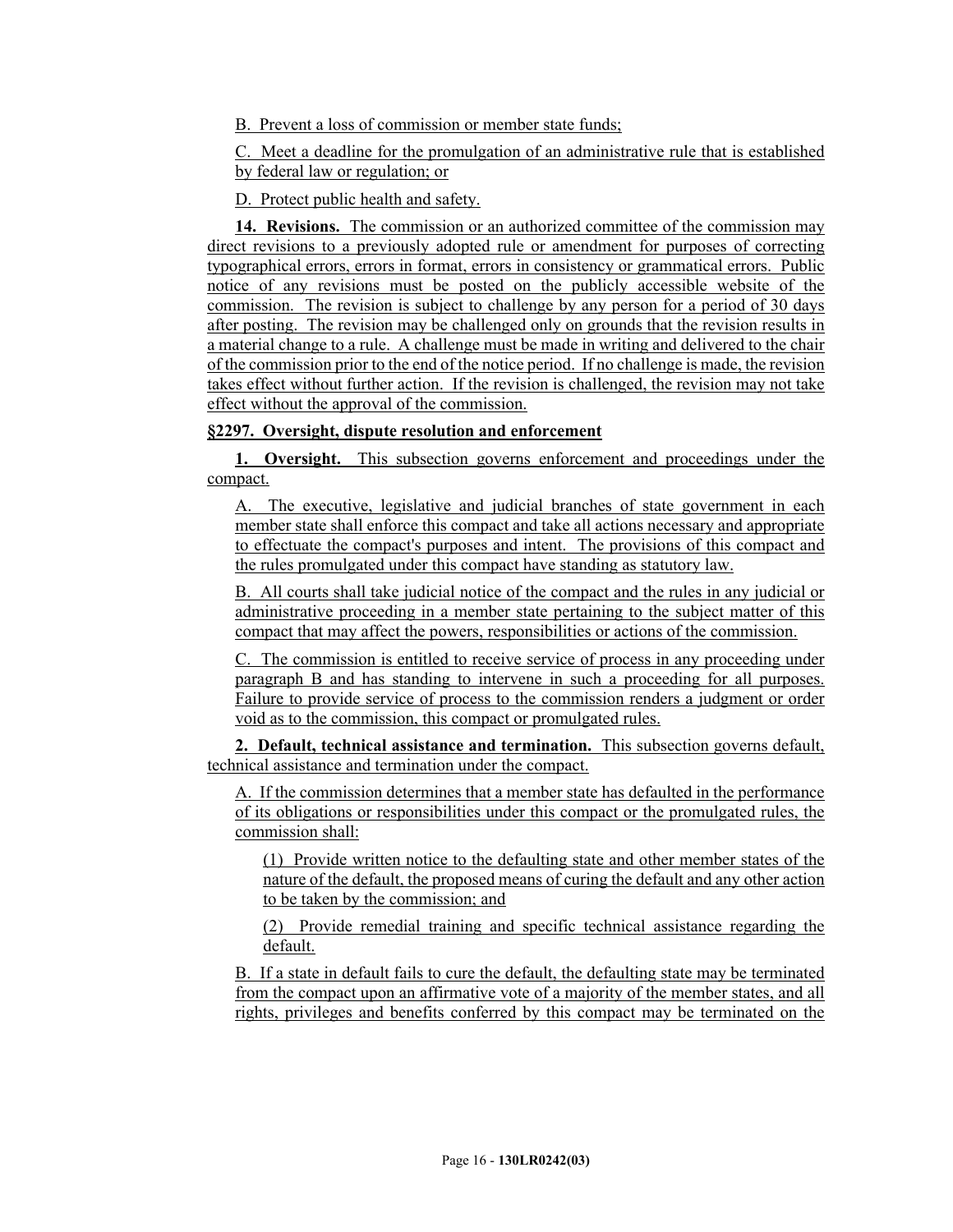effective date of termination. A cure of the default does not relieve the offending state of obligations or liabilities incurred during the period of default.

C. Termination of membership in the compact may be imposed only after all other means of securing compliance have been exhausted. Notice of intent to suspend or terminate must be given by the commission to the governor, the majority and minority leaders of the defaulting state's legislature and each of the member states.

D. A state that has been terminated is responsible for all assessments, obligations and liabilities incurred through the effective date of termination, including obligations that extend beyond the effective date of termination.

E. The commission may not bear any costs related to a state that is found to be in default or that has been terminated from the compact, unless agreed upon in writing between the commission and the defaulting or terminating state.

F. The defaulting state may appeal the action of the commission by petitioning the United States District Court for the District of Columbia or the federal district where the commission has its principal offices. The prevailing member must be awarded all costs of such litigation, including reasonable attorney's fees.

**3. Dispute resolution.** This subsection governs dispute resolution under the compact.

A. Upon request by a member state, the commission shall attempt to resolve disputes related to the compact that arise among member states and between member and nonmember states.

B. The commission shall promulgate a rule providing for both mediation and binding dispute resolution for disputes as appropriate.

**4. Enforcement.** This subsection governs enforcement under the compact.

A. The commission, in the reasonable exercise of its discretion, shall enforce the provisions and rules of this compact.

B. By majority vote, the commission may initiate legal action in the United States District Court for the District of Columbia or the federal district where the commission has its principal offices against a member state in default to enforce compliance with the provisions of the compact and its promulgated rules and bylaws. The relief sought may include both injunctive relief and damages. If judicial enforcement is necessary, the prevailing member must be awarded all costs of such litigation, including reasonable attorney's fees.

C. The remedies in this chapter are not the exclusive remedies of the commission. The commission may pursue any other remedies available under federal or state law.

# **§2298. Date of implementation of compact; associated rules; withdrawal; construction; amendments**

**1. Effective date.** This compact becomes effective on the date on which the compact statute is enacted into law in the 10th member state. The provisions, which become effective at that time, are limited to the powers granted to the commission relating to assembly and the promulgation of rules. Thereafter, the commission shall meet and exercise rule-making powers necessary to the implementation and administration of the compact.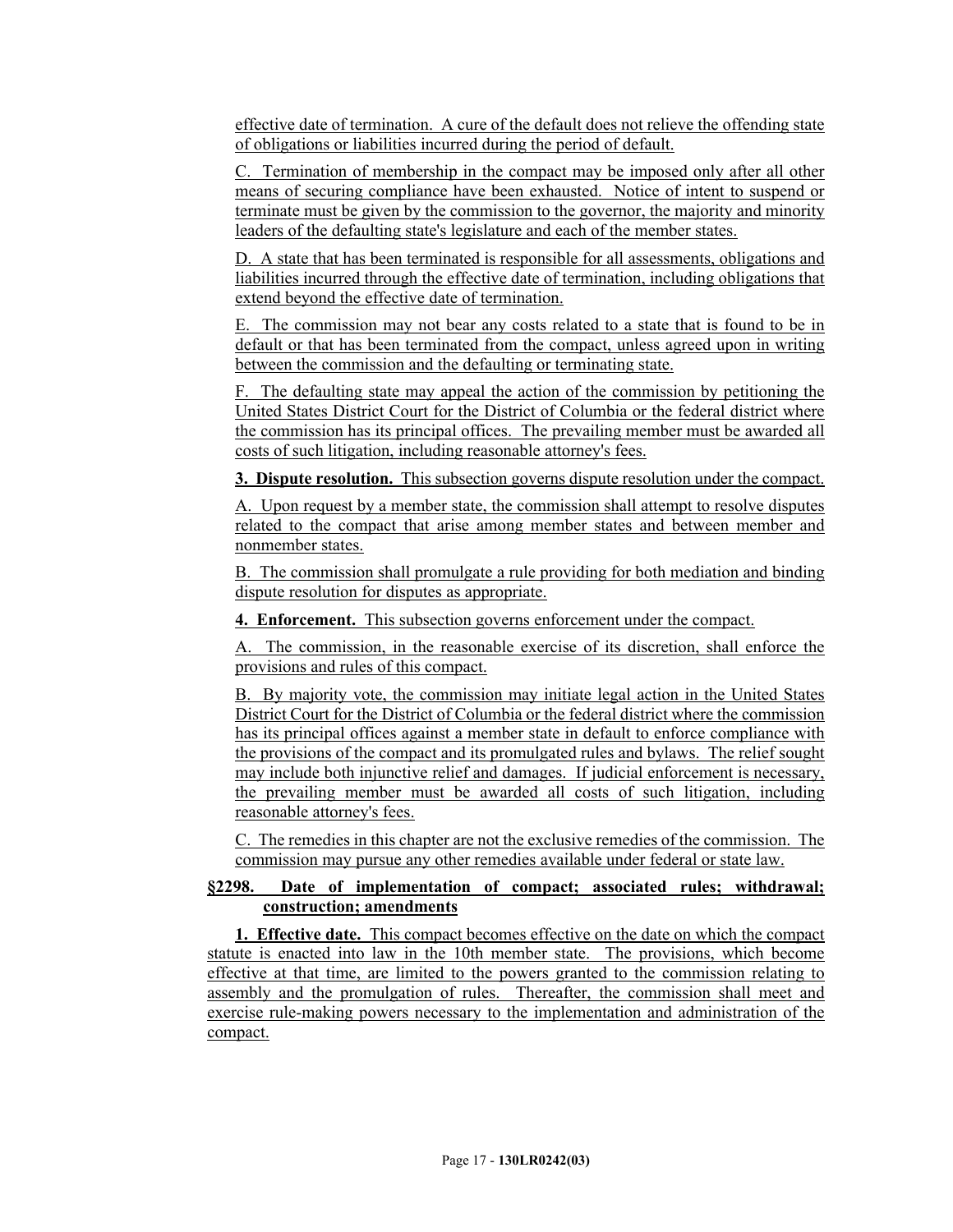**2. Effect of rules adopted by compact on member states.** A state that joins the compact subsequent to the commission's initial adoption of the rules is subject to the rules as they exist on the date on which the compact becomes law in that state. Any rule that has been previously adopted by the commission has the full force and effect of law on the date the compact becomes law in that state.

**3. Withdrawal.** A member state may withdraw from this compact by enacting a statute repealing the compact.

A. A member state's withdrawal does not take effect until 6 months after enactment of the repealing statute.

B. Withdrawal does not affect the continuing requirement of the withdrawing state's occupational therapy licensing board to comply with the investigative and adverse action reporting requirements of this Act prior to the effective date of withdrawal.

**4. Construction.** Nothing in this compact may be construed to invalidate or prevent any occupational therapy licensure agreement or other cooperative arrangement between a member state and a nonmember state that does not conflict with the provisions of this compact.

**5. Amendments.** This compact may be amended by the member states. An amendment to this compact does not become effective and binding upon any member state until it is enacted into the statutes of all member states.

# **§2299. Construction and severability**

This compact must be liberally construed so as to effectuate its purposes. The provisions of this compact are severable and if any phrase, clause, sentence or provision of this compact is declared to be contrary to the constitution of any member state or of the United States or the applicability of this compact to any government, agency, person or circumstance is held invalid, the validity of the remainder of this compact and the applicability of this compact to any government, agency, person or circumstance are not affected. If this compact is held to be contrary to the constitution of any member state, the compact remains in full force and effect as to the remaining member states and in full force and effect as to the member state affected as to all severable matters.

#### **§2300. Binding effect of compact and other laws**

A licensee providing occupational therapy in a remote state under the compact privilege shall function within the laws and regulations of the remote state. Nothing in this compact prevents the enforcement of any other law of a member state that is not inconsistent with the compact. Any laws in a member state in conflict with the compact are superseded to the extent of the conflict. Any lawful actions of the commission, including all rules and bylaws promulgated by the commission, are binding upon the member states. All agreements between the commission and the member states are binding in accordance with their terms. If any provision of the compact exceeds the constitutional limits imposed on the legislature of any member state, the provision is ineffective to the extent of the conflict with the constitutional provision in question in that member state.

**Sec. 3. Appropriations and allocations.** The following appropriations and allocations are made.

# **PROFESSIONAL AND FINANCIAL REGULATION, DEPARTMENT OF**